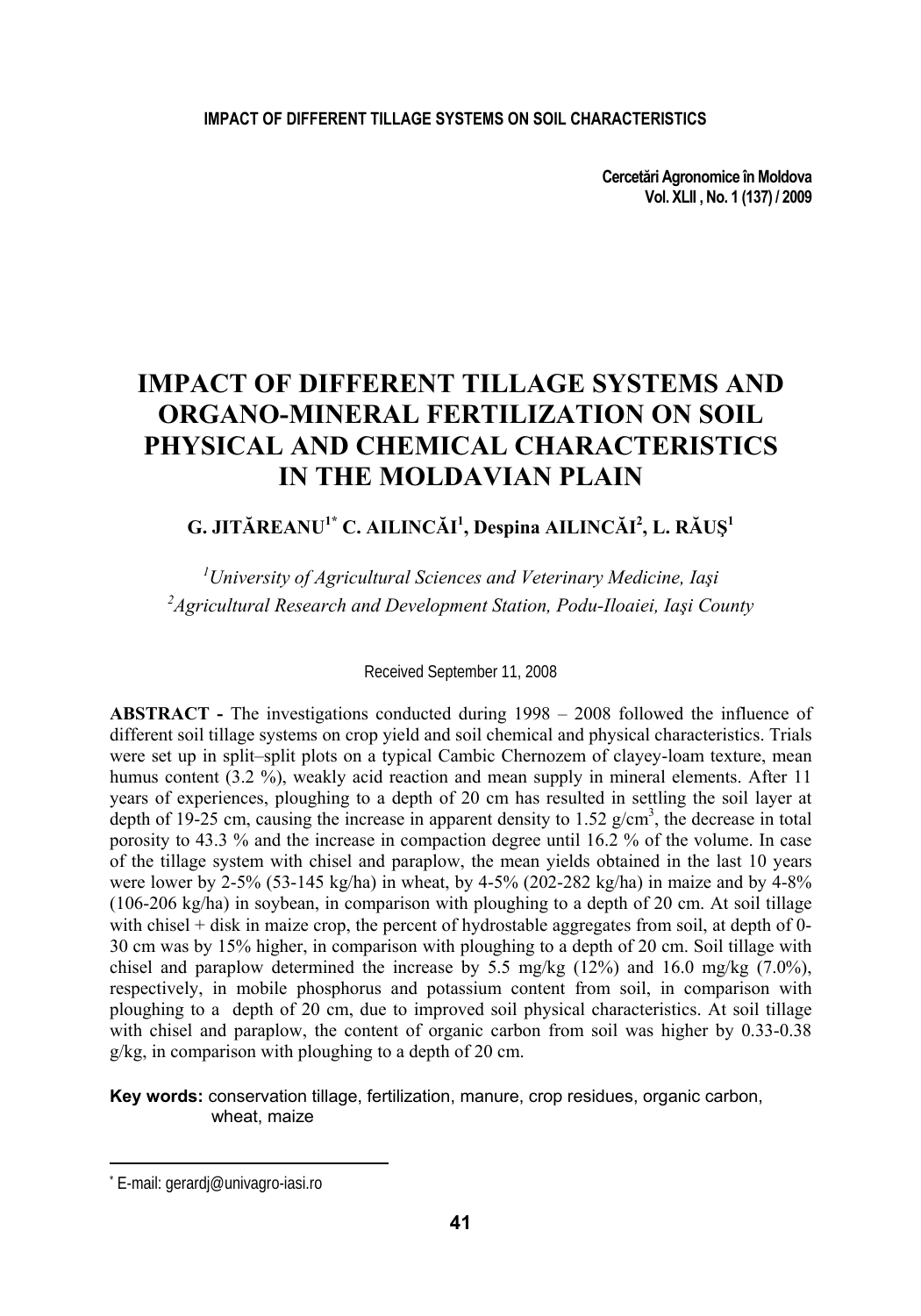**REZUMAT - Impactul diferitelor sisteme de lucrare a solului si de fertilizare organominerală asupra însuşirilor fizice şi chimice ale solului în Câmpia Moldovei.** Cercetările efectuate în perioada 1998-2008 au urmărit influența diferitelor metode de lucrare a solului asupra producţiei şi a însuşirilor fizice şi chimice ale solului. Experienţele au fost amplasate după metoda parcelelor subdivizate pe un sol de tipul cernoziom cambic tipic, cu textură lutoargiloasă, cu un conținut mediu de humus  $(3.32 \%)$ , cu o reacție slab acidă și cu o asigurare mijlocie în elemente minerale. După 11 ani de experimentare, efectuarea arăturii la adâncimea de 20 cm a determinat tasarea stratului de sol, la adăncimea de 19 -25 cm, determinând creșterea densitătii aparente la 1.52 g/cm<sup>3</sup>, scăderea porozității totale la 43.3 % și creșterea gradului de tasare pană la 16.4 % din volum. La lucrările solului efectuate cu cizelul si paraplowul, producţiile medii obtinute în ultimii 10 ani au fost mai mici, comparativ cu arătura la 20 cm adăncime, doar cu 2-5% (53-145 kg/ha) la grău, 4-5% (202-282 kg/ha) la porumb şi cu 4-8% (106-206 kg/ha ) la soia. La lucrarea solului cu cizelul + discul, la cultura porumbului, procentul de agregate hidrostabile din sol, pe adâncimea de 0-30 cm, a fost mai mare, comparativ cu arătura la 20 cm, cu 15% **.** Lucrările solului cu cizelul şi paraplowul au determinat creșterea conținutului de fosfor si potasiu mobil din sol, în comparație cu arătura la  $20 \text{ cm}$ , cu 5.5 mg/kg (12%) și, respectiv, cu 16.0 mg/kg (7.0%) datorită îmbunătățirii însuşirilor fizice ale solului. La lucrările executate cu cizelul şi cu paraplowul, conţinutul de carbon organic din sol a fost mai mare, comparativ cu sistemul conventional cu arătura la 20 cm, cu 0.33 -0.38 g/kg.

**Cuvinte cheie:** lucrări de conservare a solului, fertilizare, gunoi de grajd, resturi vegetale, carbon organic, grâu, porumb

# **INTRODUCTION**

The conventional system with annual ploughing, carried out at the same depth and with repeated treatments for seedbed preparation with disk- harrows, has negative consequences on some soil physical characteristics: mechanical and water stability of aggregates, porosity, infiltration capacity, hydraulic conductivity, water holding capacity, stratification of organic matter and nutrients, activity and diversity of edaphic flora and fauna, carbon biomass, soil water and temperature regime (Angers, 1997, Oswaldo E., 2006, Ulrich, S.A., 2006, Jităreanu, G. 2007, 2008, Rosner, J., 2008).

Because the farming conventional systems have caused soil degradation in many countries, the technologies concerning the mechanization of agricultural practices must be adapted to the requirements concerning soil and water protection, and soil conservation practices are necessary in the areas with more sensitive soils to degradation, (Guş, 1998; Sandoiu, 1996; Sin, 2000; Lal, 2006). Soils tilled at time, differentiated according to the requirements of crop rotations, to climatic conditions, contribute to the improvement of soil physicochemical characteristics, to the diminution of weed infestation degree, allow manure and crop residue incorporation.

In the last period, the goal of many studies carried out in different countries was to improve the technological elements concerning soil fertilization, tillage and rotations with perennial grasses and legumes, which determine the increase in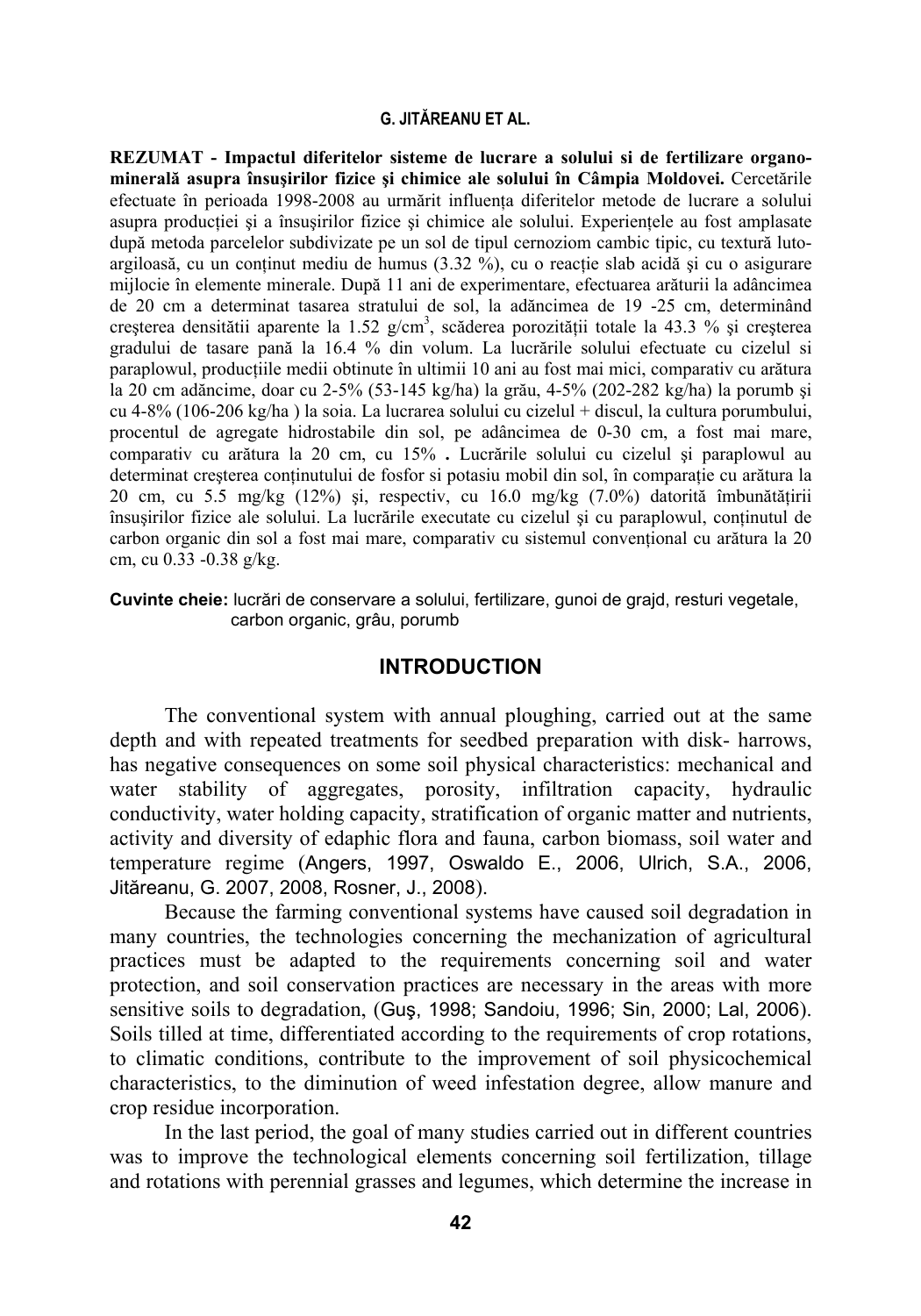the content of organic carbon from soil and the diminution in the effect of greenhouse gases.

For protecting soils across the EU, the European Commission, by the Framework Directive for the protection of soil (SFD) (COM 232, 2006), considers that the organic matter decline is one of the main threats affecting soil degradation.

The adoption of good agricultural practices, e.g. improving rotation with forage crops, returning crop residues to soil, minimum tillage, growing of green manure crops and supplying soil with organic matter (compost, manure, etc.), determines the increase in the content of organic matter from soil and maintains the ecological and socio-economic functions of soil and yield sustainability.

The investigations carried out on a Gray Luvisol in north-western Alberta, Canada, which has a sandy loam texture (distribution of the average particle size in the 0-15 cm layer is 650 g kg<sup>-1</sup> sand, 220 g kg<sup>-1</sup> silt and 130 g kg<sup>-1</sup> clay) have shown that after 12 years, the content of organic carbon was influenced by the quantity of crop residues, which remained in soil from red clover, peas and wheat crops, and by the quality of crop residues, as concerns the C:N ratio and lignin content (Soon and Arshad, 2006).

The content of organic carbon in the shallow layer (0-10 cm) on Gleyc Luvisol with sandy loam texture from Halle, Germany, after 37 years of applying different soil tillage systems, was differentiated from 10.0 g/kg, under the conventional system with ploughing to a depth of 25 cm to 14.9 g/kg at chisel tillage to a depth of 25 cm and, respectively, to 13.2 g/kg under no-tillage (Ulrich, S., 2006). At depth of 0-20 cm, the content of organic carbon was of 10.2  $g/kg$  at ploughing to a depth of 25 cm, 12.7 g/kg at chisel tillage and 11.6 g/kg, under notillage.

In Austria, between 1994 and 2007, the mean soil losses in the three locations decreased from 6.1 t/ha/year to 1.8 t/ha/year with conservation tillage in cover crops, and to 1.0 t/ha/year with direct drilling. Nitrogen (9.2, 3.7, 2.5 kg/ha/year) and phosphorus (4.7, 1.3, 0.7 kg/ha/year) losses showed similar tendencies (Rosner et al. 2008).

Soon and Arshad (2006) show that after applying no-till system for 12 years on sandy-clayey fields from north-western Alberta, Canada, the content of organic carbon and total nitrogen from soil increased by 1.9 g C kg<sup>-1</sup> soil and  $0.20$  g N kg<sup>-1</sup> soil, respectively, in comparison with the conventional tillage.

Other authors show that in the cold and humid areas, the content of organic carbon and nitrogen from soils with sandy-loam texture is less influenced by the tillage system, because of a lower decomposition of the organic matter. Thus, Franzluebbers and Arshad (1996) assess that in the cold areas with subhumid climate from north-western Canada, the content of organic carbon has recorded only after 16 years higher values at no-till, in comparison with the conventional system. Angers et al. (1997) found that in the sandy loam soils from cold and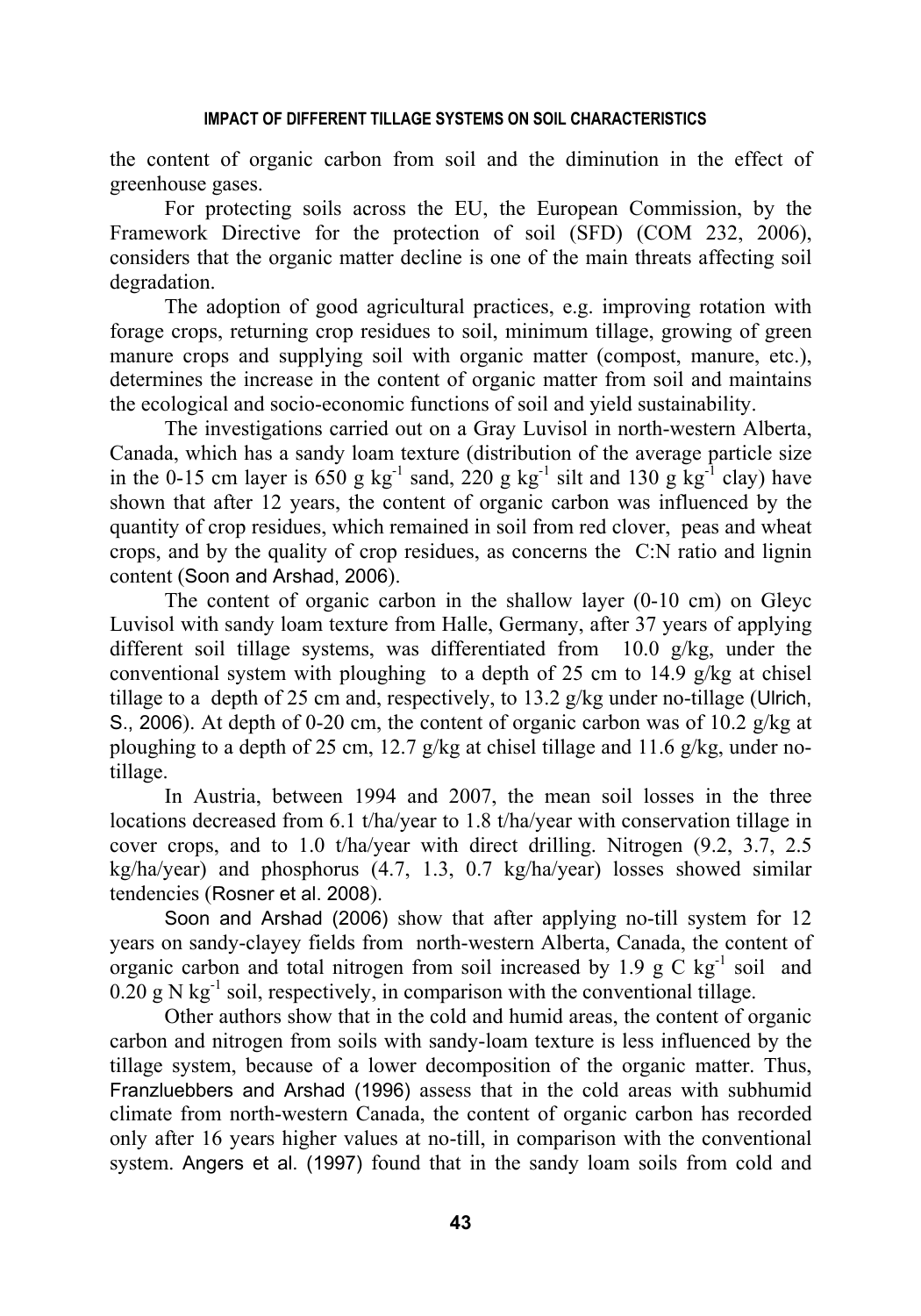humid regions from Canada, at depth of 60 cm, the carbon content from soil was not significantly differentiated at no-till, chisel and mouldboard practices.

Many studies carried out in different areas with different soil and climatic conditions followed the establishment of some soil tillage and fertilization systems, which contribute to the diminution of soil erosion and of mineral element losses in the agricultural environment (McGregor, 1975; Sharpley, 1992; Franzluebbers, 2006). The studies carried out by Sharpley (1992), in El Reno, Oklahoma, with mean annual rainfalls of 740 mm, have shown that the use of notill practice resulted in the diminution of the eroded soil from 12.8 Mg ha<sup>-1</sup> to 0.4  $Mg$  ha<sup>-1</sup> and of phosphorus losses from 5.9 to 1.7 kg ha<sup>-1</sup> yr<sup>-1</sup>. In Woodward Oklahoma, of the total of 600 mm recorded rainfalls, the mean volume of runoff water due to erosion was of 17% at soil tilled with disk and 23% at no-till practice, while soil and phosphorus losses were of 39.6 Mg ha<sup>-1</sup> and 14.9 kg ha<sup>-1</sup>  $yr^{-1}$ , respectively, at disk tillage and 1.9 Mg ha<sup>-1</sup> and 2.9 kg ha<sup>-1</sup> yr<sup>-1</sup> at no-till practice. In Mississippi, the soil losses by erosion were of 18 Mg ha-1 yr  $^{-1}$  at ploughing system and of 3.0 Mg ha-1 yr  $^{-1}$  at conservation tillage (McGregor et al., 1975, quoted by Alan J. Franzluebbers, 2006).

From the experiences carried out on two experimental fields from southwestern Finland, they found that the use of no-till (direct drilling) determined, after 5 years, the pH diminution, at depth of 0-5 cm, from 6.3 to 6.0 on 59% clay soils, in the plough layer from Jokioinen and from 5.9 to 5.6 on 30% clay soils from Aurajoki, in comparison with the conventional tillage (Muukkonen, 2006). The content of organic carbon at depth of 0-5 cm in the plough layer has increased at no-tillage practice from 2.5% to 2.8% on fields from Jokioinen and from 1.8 to 3.1 in Aurajoki, in comparison with the conventional tillage. Other researchers show that in Finland, after 14 years of using conservation tillage, the content of organic carbon, at depth of 0-5 cm was by 8% higher than the one recorded at conventional tillage (Pitkänen, 1989). Similar results were obtained in other northern areas from Norway, where, after 13 years, the content of organic carbon, at depth of 0-5 cm has increased by 18% at reduced tillage, compared with the conventional system (Børresen and Njøs, 1993).

The investigations conducted by Lazarov showed that the mean annual rate of erosion on the arable lands from Bulgaria was of 4.76 t/ha and of 2.69 t/ha on improved arable lands. Soil losses by erosion on the fields ploughed on the upstream-downstream direction, which are cultivated with maize, are of 7.48 t/ha. In sunflower, cultivated with the conventional tillage system, the annual eroded soil was of 3.044 t/ha, and due to wheat straw and green fertilizer incorporation into soil, erosion decreased at 2.327 t/ha and 0.937 t/ha, respectively (Mitova, 2006).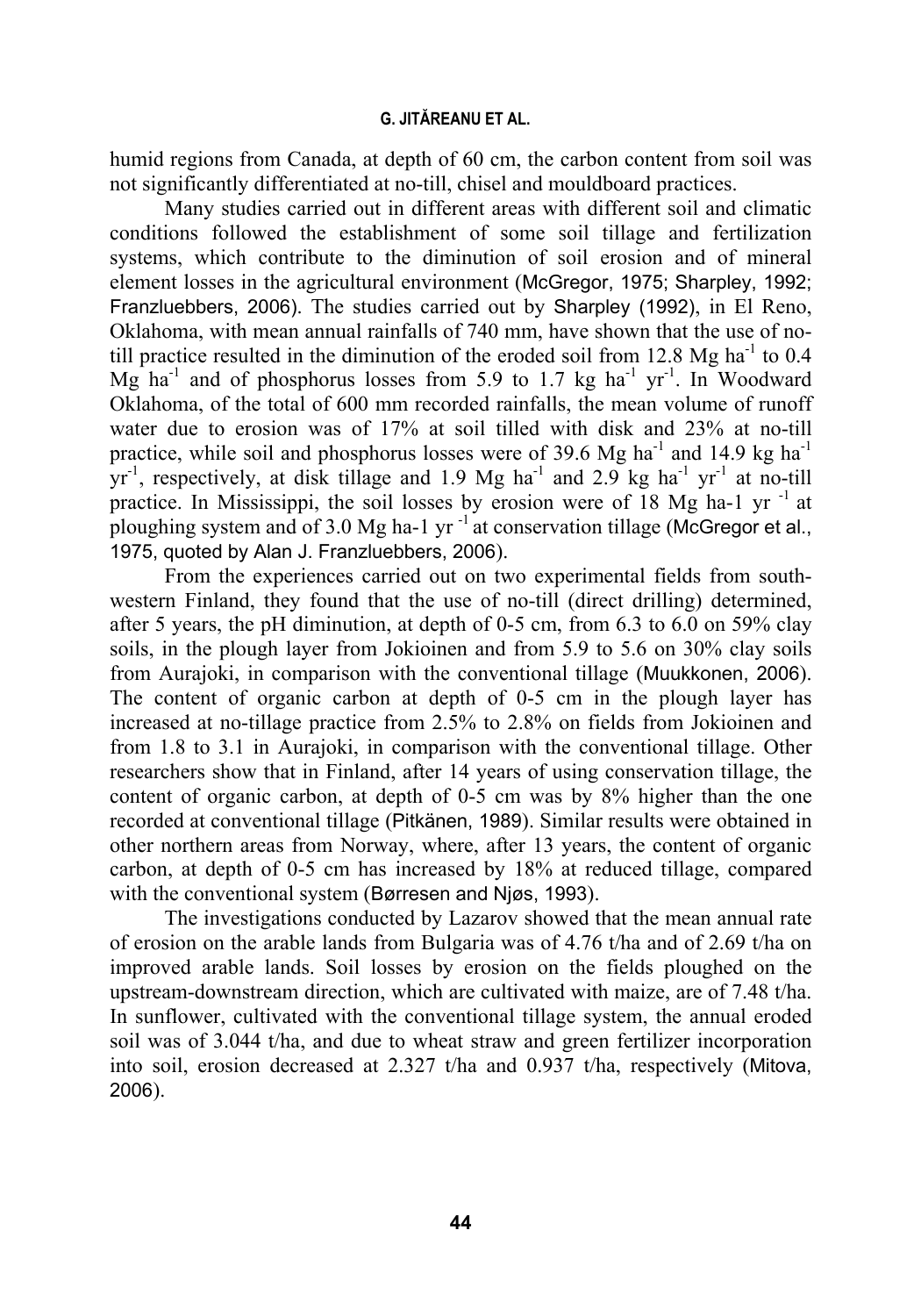# **MATERIALS AND METHODS**

Investigations conducted during 1998-2008 on a Cambic Chernozem at the Agricultural Research and Development Station of Podu-Iloaiei, Iaşi County, have followed the influence of different soil tillage systems and fertilizers on yield, in soybean, wheat and maize crops, and of soil agrochemical characteristics.

The typical Cambic Chernozem from Podu-Iloaiei was formed on a loessy loam, has a mean humus content (3.1-3.4%), is well supplied with mobile potassium (215-235) ppm) and moderately supplied with phosphorus (28-35 ppm) and nitrogen (0.160- 0.165%). Experiments were set up in split-split plots with four replicates. Soil has a high clay content (39-41%) being difficult to treat when soil moisture is close to the wilting coefficient (12.2 %). In wheat, we have used the Gabriela variety, and in maize, the Oana hybrid.

Physical and chemical analyses of soil samples were carried out according to the methods established by the Research Institute of Bucureşti, which are applied by all the agrochemistry laboratories from Romania. The soil on which physical and chemical analyses were done was sampled at the end of plant growth period.

Soil response was determined in water suspension by potentiometrical means with glass electrode.

The content of organic carbon was determined by the Walkley-Black method, to convert SOM into SOC it was multiplied by 0.58 (Nelson and Sommers, 1982), the content in mobile phosphorus from soil was determined by Egner-Riechm Domingo method, in solution of ammonium acetate-lactate (AL) and potassium was measured in the same extract of acetate-lactate (AL) at flame photometer.

# **RESULTS AND DISCUSSION**

The results obtained under different soil and climate conditions showed that the conservation tillage and, especially, the no-tillage system contributed to the improvement of physical, chemical and biological characteristics of soil (Jităreanu et al., 2006; Rusu et al., 2008).

On moderately fertile Fluvisol from Cluj-Napoca, Romania, with a content of 46.6-51.1% clay in the layer of 0-40 cm, the resistance to penetration recorded values comprised between 12.14 and 31.65 kgf/cm<sup>2</sup> at conventional tillage and between  $13.27$  and  $31.72$  kgf/cm<sup>2</sup> at minimum tillage (Rusu et al., 2008). At the classic tillage and at depth of 0-20 cm, the values of the compaction degree show a moderate loosening (1.9-3.8%), while in all the variants with minimum tillage, the compaction degree had values below 11%.

The content of hydrostable macro-aggregates has increased by 0.1-2.2%, at depth of 0-10 cm and by 4.9-5.2% at the soil layer of 0-30 cm, in case of minimum tillage, compared to classic tillage system. The humus content from soil, recorded after 4 years of applying no-till system (3.12-3.52%), in 4-year crop rotation (maize-soybean-winter wheat-potato/rape), has increased by 0.41%, compared with the ploughed variant (3.11%) (Rusu et al., 2008). On the Fluvisol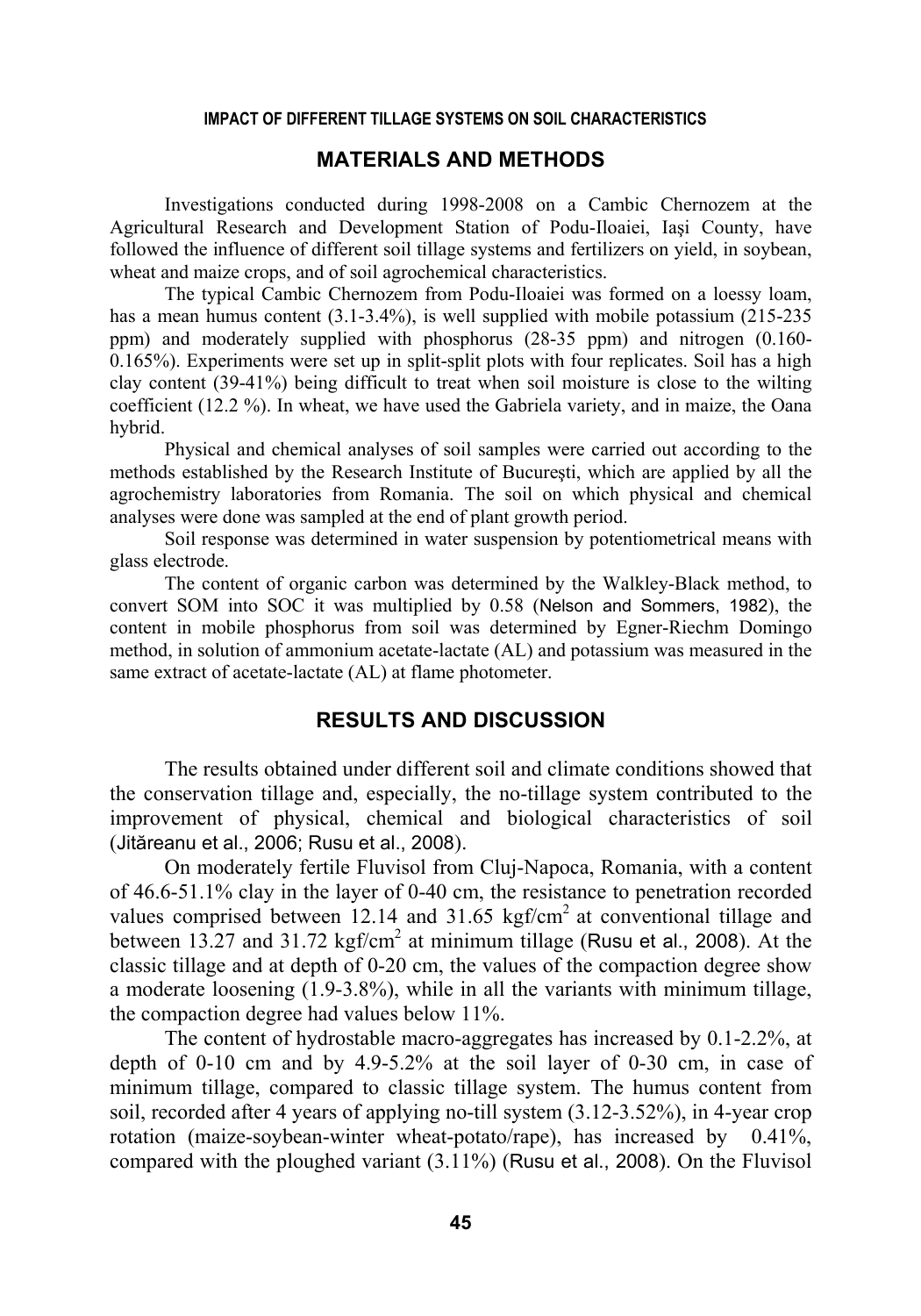from the Transylvanian Plain, replacing the classic tillage system with paraplow or chisel or rotary hoe determined the diminution in the fuel consumption by 64.1-91.4% in wheat, 52.7-91.6% in maize and 58.6-97.0% in soybean. The obtained yields at minimum tillage were close to the ones obtained at plough tilled variant, in wheat (95.1-98.2%), soybean (96.4-101.6%) and rape (94.8- 97.8%) and lower in maize (92.1-97.9%) and potato (82.4-93.4%).

In the Moldavian Plain, rainfall registered during January-June (1999-2008) assured normal conditions for wheat growing in 5 years. Rainfall amounts were lower, compared to the multiannual mean on 81 years (248 mm) in 5 years, when the rainfall deficit was between 53.3 and 119.0 mm. The climatic conditions during 1999-2008 were favourable to maize growth and development in 5 years and unfavourable, due to low rainfall amounts, in the other 5 years. In the last 10 years, the deficit of rainfall recorded during January-August, compared to the multiannual mean of the area, was between 31.4 and 136.9 mm in 5 years. The drought recorded in autumn and during January-August required the adjustment of soil preparation practices to the requirements of soil and water conservation.

| Soil tillage                            | $N_0P_0$ | $N_{80}P_{80}+$<br>6 t/ha<br>wheat<br>straw | $N_{120}P_{80}$          | $N_{160}P_{80}$ | $N_{80}P_{80}+$<br>$30$ t/ha<br>manure | <b>Mean</b> | %   | Differ.<br>kg/ha |
|-----------------------------------------|----------|---------------------------------------------|--------------------------|-----------------|----------------------------------------|-------------|-----|------------------|
| 20 cm ploughing + disk                  | 1920     | 3060                                        | 3437                     | 3693            | 3770                                   | 3176        | 100 | 0                |
| 30 cm ploughing + disk                  | 1997     | 3388                                        | 3827                     | 4050            | 4081                                   | 3469        | 109 | 293              |
| Chisel + disk                           | 1950     | 2919                                        | 3388                     | 3653            | 3705                                   | 3123        | 98  | -53              |
| Paraplow + disk                         | 1790     | 2853                                        | 3233                     | 3627            | 3650                                   | 3031        | 95  | $-145$           |
| One year ploughing,<br>one year disking | 1727     | 2873                                        | 3202                     | 3359            | 3500                                   | 2932        | 92  | $-244$           |
| Mean                                    | 1877     | 3019                                        | 3417                     | 3676            | 3741                                   | 3146        |     |                  |
| $\%$                                    | 100      | 161                                         | 182                      | 196             | 199                                    |             |     |                  |
| Difference kg/ha                        | 0        | 1142                                        | 1541                     | 1800            | 1865                                   |             |     |                  |
|                                         |          | Soil tillage (A)                            | <b>Fertilizer</b><br>(B) |                 | <b>Interaction</b><br>AxB              |             |     |                  |
| <b>LSD 5%</b>                           |          | 184                                         | 118                      | 300             |                                        |             |     |                  |
| <b>LSD 1%</b>                           |          | 268                                         | 157                      | 413             |                                        |             |     |                  |
| LSD 0.1%                                |          | 402                                         | 207                      | 568             |                                        |             |     |                  |

**Table 1 - Influence of soil tillage system and fertilization on wheat yield (kg/ha)** 

The mean wheat yields obtained during 1999-2008 in the variant ploughed to a depth of 20 cm were of 3176 kg/ha and in case of seedbed preparation by paraplow  $+$  disk and by repeated disking, the yields obtained were lower by 5.0% (145 kg/ha) and by 8.0 % (224 kg/ha), respectively, as compared to ploughing to a depth of 20 cm (*Table 1*). At the same period, the mean wheat yields obtained under unfertilized were of 1877 kg/ha and the rates of  $N_{120}$  + 80 kg/ha P<sub>2</sub>O<sub>5</sub> or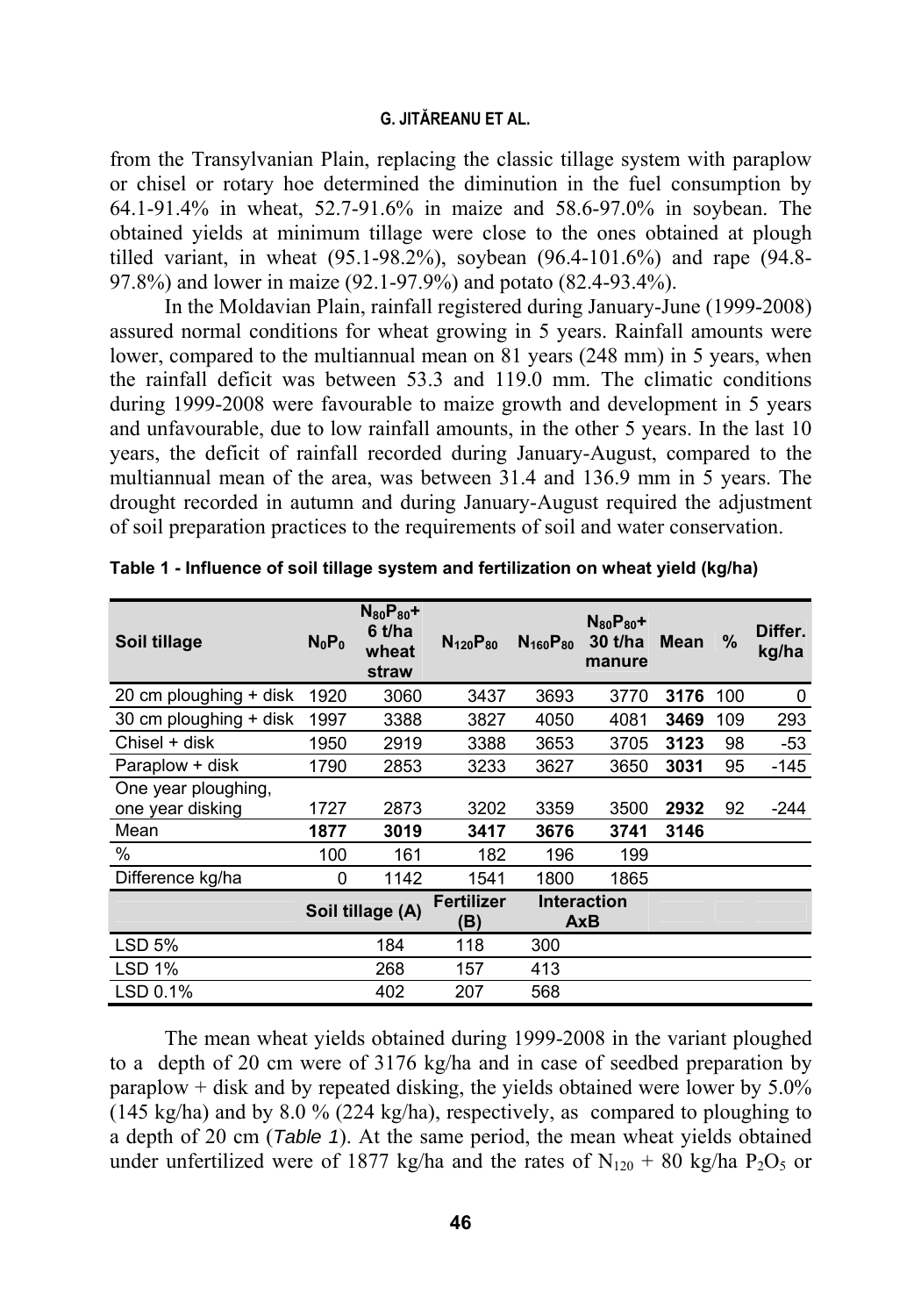$N_{160}$  + 80 kg/ha P<sub>2</sub>O<sub>5</sub> resulted in getting yield increases of 82 % (1541 kg/ha) and 96% (1800 kg/ha), respectively. The application in wheat of a rate of  $N_{80} + 80$ kg/ha  $P_2O_5$  + 30 t/ha manure has resulted in getting yield increases of 99 % (1865) kg/ha).

In maize, ploughing to a depth of 30 cm has determined yield increases of 10 % (512 kg/ha), compared to ploughing to a depth of 20 cm, and in case of paraplow  $+$  disk, the obtained yields were by 5.0 % lower (282 kg/ha). Soil treatment by disk alone has resulted in yield diminution by 9.0 % (468 kg/ha) (*Table 2*). In maize, the fertilizers applied at rates of  $N_{80} + 80$  kg/ha  $P_2O_5 + 6$  t/ha wheat straw or  $N_{80}$  + 80 kg/ha  $P_2O_5$  + 30 t/ha manure have determined yield increases between 78% (2377 kg/ha) and 98 % (2974 kg/ha). In maize, the fertilizers were better valorised under conditions of soil tillage at greater depths (ploughing to a depth of 30 cm; chisel + disk), where yield increases have varied between 83 and 122 % (2520-3703 kg/ha), according to rates.

| Soil tillage           | $N_0P_0$ | $N_{80}P_{80}+$<br>6 t/ha<br>wheat<br>straw | $N_{120}P_{80}$   | $N_{160}P_{80}$ | $N_{80}P_{80}+$<br>30 t/ha<br>manure | <b>Mean</b> | $\%$ | Differ.<br>kg/ha |
|------------------------|----------|---------------------------------------------|-------------------|-----------------|--------------------------------------|-------------|------|------------------|
| 20 cm ploughing + disk | 3145     | 5560                                        | 5620              | 6070            | 6103                                 | 5300        | 100  | 0                |
| 30 cm ploughing + disk | 3178     | 5843                                        | 6293              | 6890            | 6855                                 | 5812        | 110  | 512              |
| Chisel + disk          | 3037     | 5367                                        | 5480              | 5787            | 5820                                 | 5098        | 96   | $-202$           |
| Paraplow + disk        | 2933     | 5217                                        | 5413              | 5717            | 5810                                 | 5018        | 95   | $-282$           |
| One year ploughing,    |          |                                             |                   |                 |                                      |             |      |                  |
| one year disking       | 2900     | 5090                                        | 5260              | 5433            | 5477                                 | 4832        | 91   | $-468$           |
| Mean                   | 3039     | 5415                                        | 5613              | 5979            | 6013                                 | 5212        |      |                  |
| $\%$                   | 100      | 178                                         | 185               | 197             | 198                                  |             |      |                  |
| Difference kg/ha       | 0.0      | 2377                                        | 2575              | 2941            | 2974                                 |             |      |                  |
|                        |          | Soil tillage                                | <b>Fertilizer</b> |                 | <b>Interaction</b>                   |             |      |                  |
|                        |          | (A)                                         | (B)               |                 | <b>AxB</b>                           |             |      |                  |
| <b>LSD 5%</b>          |          | 167                                         | 145               | 278             |                                      |             |      |                  |
| LSD 1%                 |          | 243                                         | 229               | 383             |                                      |             |      |                  |
| LSD 0.1%               |          | 364                                         | 332               | 528             |                                      |             |      |                  |

| Table 2 - Influence of soil tillage system and fertilization on maize yield (kg/ha) |  |  |
|-------------------------------------------------------------------------------------|--|--|
|-------------------------------------------------------------------------------------|--|--|

In soybean, ploughing to a depth of 30 cm has determined yield increases of 10 % (251 kg/ha), compared to ploughing to a depth of 20 cm, and in case of paraplow + disk, the yields obtained were lower by 8.0 % (206 kg/ha) (*Table 3*). In soybean, the mean yields obtained at paraplow and chisel + disk tillage were very close and in case of soil tillage with disk, the obtained yields diminished by 10.0 % (239 kg/ha). In soybean, the obtained yield increases were between 43 % (654 kg/ha) at a rate of  $N_{60}$  + 60 kg/ha P<sub>2</sub>O<sub>5</sub> and 96 % (1454 kg/ha) at a rate of  $N_{60}$ + 60 kg/ha  $P_2O_5$ + 30 t/ha manure, compared to the unfertilized variant.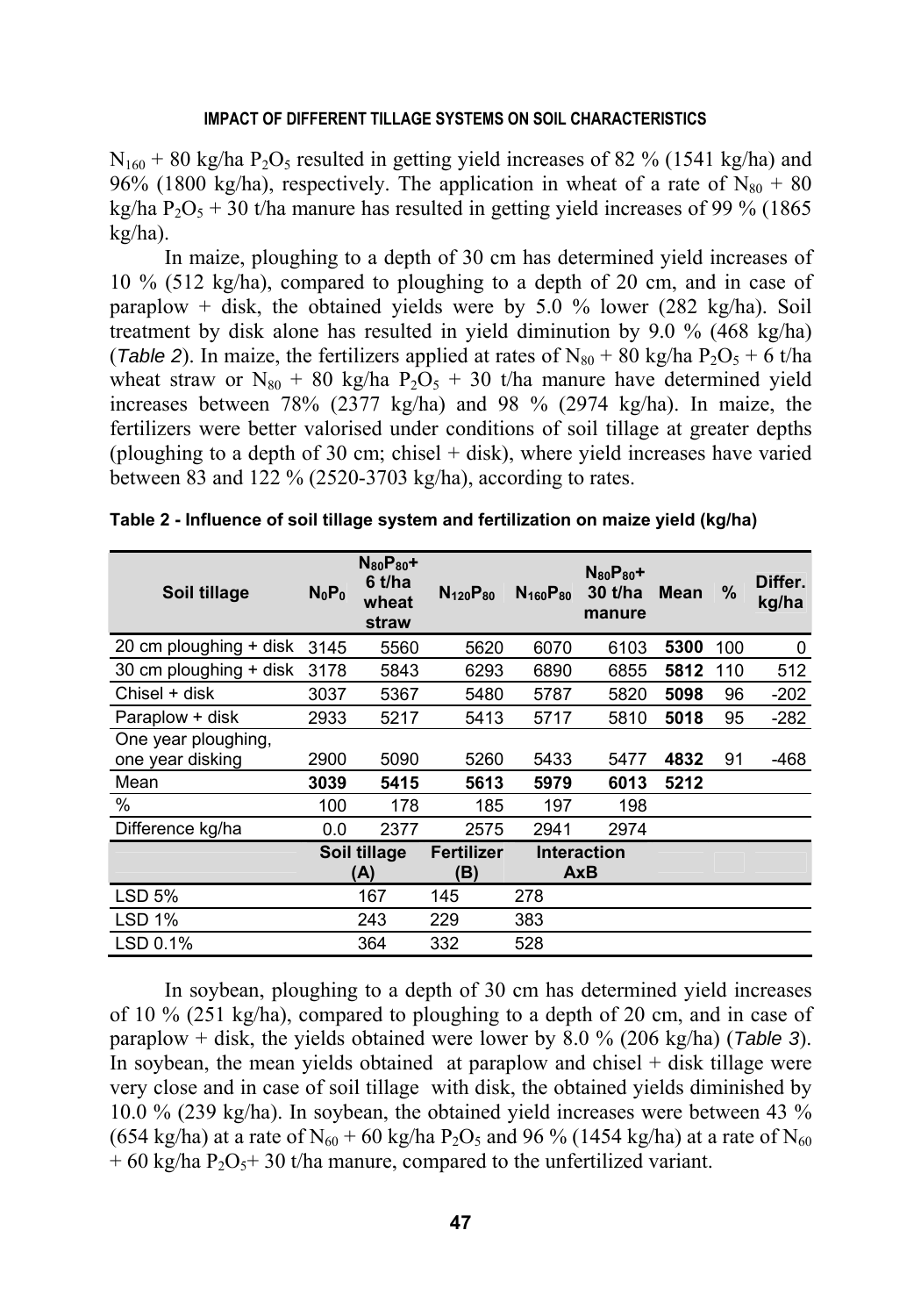| Soil tillage                            | $N_0P_0$ | $N_{60}P_{60}$ | $N_{60}P_{60}+$<br>6 t/ha<br>wheat<br>straw | $N_{90}P_{60}$ | $N_{60}P_{60}+$<br>30 t/ha<br>manure | Mean % |     | Differ.<br>kg/ha |
|-----------------------------------------|----------|----------------|---------------------------------------------|----------------|--------------------------------------|--------|-----|------------------|
| 20 cm ploughing + disk                  | 1663     | 2037           | 2570                                        | 2848           | 3123                                 | 2448   | 100 | 0                |
| 30 cm ploughing + disk                  | 1750     | 2517           | 2730                                        | 3177           | 3325                                 | 2700   | 110 | 251              |
| Chisel + disk                           | 1472     | 2117           | 2497                                        | 2599           | 3027                                 | 2342   | 96  | -106             |
| Paraplow + disk                         | 1371     | 2087           | 2437                                        | 2610           | 2709                                 | 2243   | 92  | $-206$           |
| One year ploughing,<br>one year disking | 1320     | 2092           | 2423                                        | 2552           | 2660                                 | 2210   | 90  | $-239$           |
| Mean                                    | 1515     | 2170           | 2531                                        | 2757           | 2969                                 | 2389   |     |                  |
| %                                       | 100      | 143            | 167                                         | 182            | 196                                  |        |     |                  |
| Difference kg/ha                        | 0.0      | 654            | 1016                                        | 1242           | 1454                                 |        |     |                  |
|                                         |          | Soil tillage   | <b>Fertilizer</b>                           |                | <b>Interaction</b>                   |        |     |                  |
|                                         | (A)      |                | (B)                                         |                | AxB                                  |        |     |                  |
| <b>LSD 5%</b>                           |          | 133            | 142                                         | 302            |                                      |        |     |                  |
| LSD 1%                                  |          | 194            | 206                                         | 416            |                                      |        |     |                  |
| LSD 0.1%                                |          | 291            | 297                                         | 573            |                                      |        |     |                  |

# **Table 3 - Influence of soil tillage system and fertilization on soybean yield (kg/ha)**

### **Table 4 - Soil bulk density in maize, placed under different variants of soil tillage and fertilization (0-30 cm)**

| Soil tillage      | $N_0P_0$ | $N_{120}P_8$<br>$\Omega$ | $N_{160}P_{80}$   | $N_{80}P_{80}$<br>+6 t/ha<br>wheat<br>straw | $N_{80}P_{80}+$<br>30 t/ha<br>manure | <b>Mean</b> | $\%$ | Differ.<br>kg/ha      |
|-------------------|----------|--------------------------|-------------------|---------------------------------------------|--------------------------------------|-------------|------|-----------------------|
| 20 cm ploughing   |          |                          |                   |                                             |                                      |             |      |                       |
| + disk            | 1.36     | 1.34                     | 1.33              | 1.32                                        | 1.31                                 | 1.33        | 100  | 0.000                 |
| 30 cm ploughing   |          |                          |                   |                                             |                                      |             |      |                       |
| + disk            | 1.34     | 1.33                     | 1.32              | 1.31                                        | 1.30                                 | 1.32        | 99   | $-0.012$ <sup>0</sup> |
| Chisel + disk     | 1.32     | 1.33                     | 1.32              | 1.31                                        | 1.30                                 | 1.32        | 99   | $-0.015^{00}$         |
| Paraplow + disk   | 1.33     | 1.32                     | 1.32              | 1.31                                        | 1.30                                 | 1.32        | 99   | $-0.017^{00}$         |
| One year          |          |                          |                   |                                             |                                      |             |      |                       |
| ploughing,        |          |                          |                   |                                             |                                      |             |      |                       |
| one year disking  | 1.37     | 1.36                     | 1.35              | 1.33                                        | 1.32                                 | 1.35        | 101  | $0.015^{xx}$          |
| Mean              | 1.34     | 1.34                     | 1.33              | 1.32                                        | 1.31                                 | 1.33        |      |                       |
| %                 | 100      | 99                       | 99                | 98                                          | 97                                   |             |      |                       |
| <b>Difference</b> | 0.000    | $-0.007$                 | $-0.014$          | $-0.027$                                    | $-0.037$                             |             |      |                       |
|                   |          | Soil tillage             | <b>Fertilizer</b> |                                             | <b>Interaction</b>                   |             |      |                       |
|                   |          | (A)                      | (B)               |                                             | <b>AxB</b>                           |             |      |                       |
| <b>LSD 5%</b>     |          | 0.006                    | 0.003             | 0.008                                       |                                      |             |      |                       |
| <b>LSD 1%</b>     |          | 0.009                    | 0.004             | 0.012                                       |                                      |             |      |                       |
| LSD 0.1%          |          | 0.013                    | 0.005             | 0.016                                       |                                      |             |      |                       |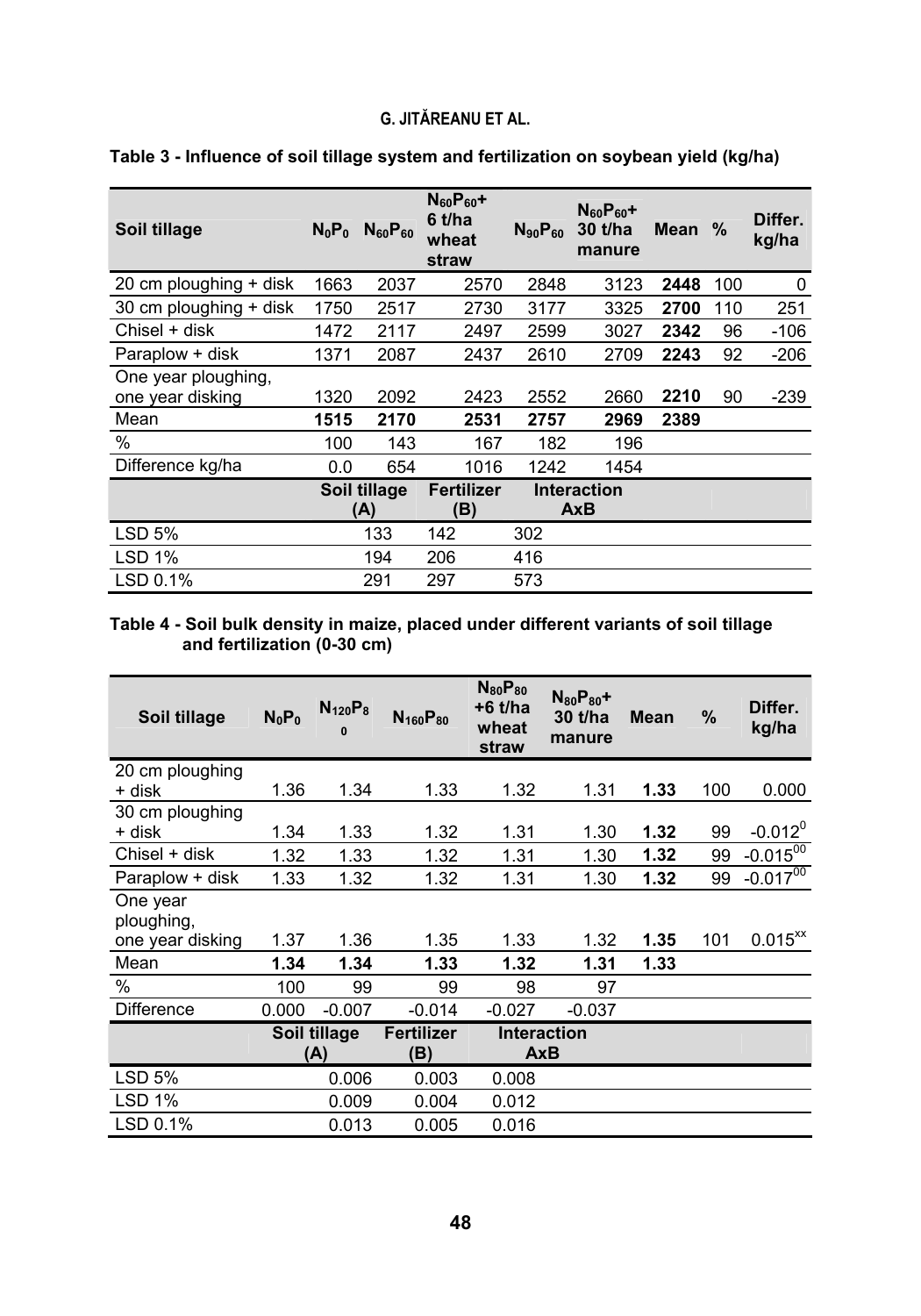The determinations of soil bulk density have shown that in maize crop, its values varied according to tillage system and applied fertilizers, between 1.31 and 1.37 g/cm3 (*Table 4*). The highest values were recorded at ploughing to a depth of 20 cm, while at the 20-30 cm layer it was found a sudden increase in soil bulk density (1.40  $g/cm<sup>3</sup>$ ). In maize, the greatest values of soil bulk density were recorded at ploughing to a depth of 20 cm, under unfertilized  $(1.36-1.37 \text{ g/cm}^3)$ , where the compaction degree has increased at 9.0-10 % of the volume, indicating a moderate compaction degree. The obtained results made us assess that the main limiting factors were weak compaction of horizon at depths of 18-28 cm (forming hardpan) and structure degradation at soil surface after repeated disking.

In maize, found in a 3-year crop rotation (soybean-wheat-maize), the percentage of hydrostable aggregates was less influenced by soil tillage (52.0- 59.9%) and more by the applied fertilizers (51.7 – 59.8 %) (*Table 5*). In maize crop, the percentage of hydrostable aggregates has varied, according to applied fertilizer rates, between 49.5 and 57.8 % at ploughing to a depth of 20 cm, between 50.5 and 59.4 % at ploughing to a depth of 30 cm and between 57.8 and 64.9 % at chisel treatment. The highest percentage of hydrostable aggregates was recorded at the rate of  $N_{80}$  + 80 kg P<sub>2</sub>O<sub>5</sub> +6 t/ha wheat straw (57.0%) and at organo-mineral fertilization  $(N_{80}P_{80}+30)$  t/ha manure, 59.8%).

| Soil tillage        | NoPo | $N_{120}P_{80}$     | N <sub>160</sub> P <sub>80</sub> | $N_{80}P_{80}$<br>$+6$ t/ha<br>wheat<br>straw | $N_{80}P_{80}$<br>$+30$ t/ha<br>manure | <b>Mean</b> | %   | Differ.<br>kg/ha |
|---------------------|------|---------------------|----------------------------------|-----------------------------------------------|----------------------------------------|-------------|-----|------------------|
| 20 cm ploughing     |      |                     |                                  |                                               |                                        |             |     |                  |
| + disk              | 44.2 | 49.5                | 53.6                             | 54.9                                          | 57.8                                   | 52.0        | 100 | 0.0              |
| 30 cm ploughing     |      |                     |                                  |                                               |                                        |             |     |                  |
| + disk              | 52.6 | 50.5                | 53.9                             | 56.9                                          | 59.4                                   | 54.7        | 105 | 2.8              |
| Chisel + disk       | 55.3 | 57.8                | 60.2                             | 61.5                                          | 64.9                                   | 59.9        | 115 | 8.1              |
| Paraplow + disk     | 52.3 | 53.0                | 57.2                             | 58.6                                          | 61.3                                   | 56.5        | 109 | 4.1              |
| One year ploughing, |      |                     |                                  |                                               |                                        |             |     |                  |
| one year disking    | 42.4 | 47.6                | 50.2                             | 53.0                                          | 55.7                                   | 49.8        | 96  | $-5.1$           |
| Mean                | 49.4 | 51.7                | 55.0                             | 57.0                                          | 59.8                                   | 54.6        |     |                  |
| %                   | 100  | 105                 | 111                              | 115                                           | 121                                    |             |     |                  |
| <b>Difference</b>   | 0    | $\overline{2}$      | 6                                | 8                                             | 10                                     |             |     |                  |
|                     |      | Soil tillage<br>(A) | <b>Fertilizer</b><br>(B)         |                                               | Interaction<br>AxB                     |             |     |                  |
| <b>LSD 5%</b>       |      | 3.5                 | 1.7                              | 4.8                                           |                                        |             |     |                  |
| <b>LSD 1%</b>       |      | 5.1                 | 2.2                              | 6.6                                           |                                        |             |     |                  |
| LSD 0.1%            |      | 7.6                 | 3.0                              | 9.0                                           |                                        |             |     |                  |

**Table 5 - The influence of soil tillage and fertilization on the hydrostability of soil aggregates (%) >0.25 mm**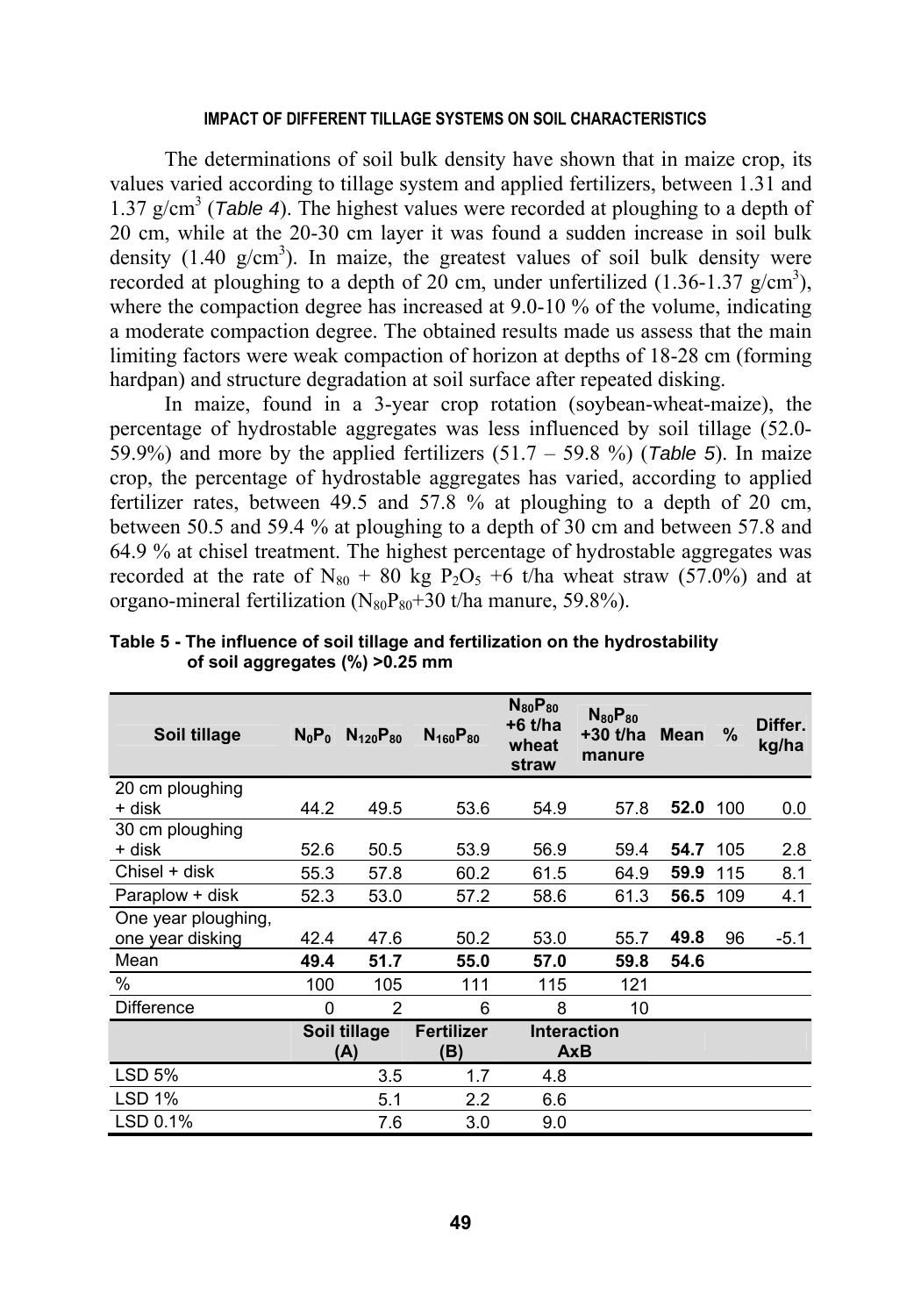In case of chisel and paraplow tillage, the soil pH has shown a diminution tendency, which might be explained by lower decay of crop residues (*Table 6*). Applying high ammonium nitrate rates  $(N_{120}P_{80} - N_{160}P_{80})$  has determined the pH decrease by 0.69 -1.07 units, compared to the unfertilized variant.

| Soil tillage              | $N_0P$<br>$\Omega$ | $N_{120}P_{80}$ | N <sub>160</sub> P <sub>80</sub> | $N_{80}P_{80}+$<br>6 t/ha<br>wheat<br>straw | $N_{80}P_{80}+$<br>$30$ t/ha<br>manure | <b>Mean</b> | $\%$    |
|---------------------------|--------------------|-----------------|----------------------------------|---------------------------------------------|----------------------------------------|-------------|---------|
| 20 cm ploughing +<br>disk | 6.80               | 6.00            | 5.67                             | 6.37                                        | 6.53                                   | 6.3         | 0.00    |
| 30 cm ploughing +         |                    |                 |                                  |                                             |                                        |             |         |
| disk                      | 6.83               | 6.20            | 5.70                             | 6.50                                        | 6.67                                   | 6.4         | 0.11    |
| Chisel + disk             | 6.67               | 5.87            | 5.60                             | 6.20                                        | 6.43                                   | 6.2         | $-0.12$ |
| Paraplow + disk           | 6.53               | 5.83            | 5.57                             | 6.17                                        | 6.50                                   | 6.1         | $-0.15$ |
| One year<br>ploughing,    |                    |                 |                                  |                                             |                                        |             |         |
| one year disking          | 6.77               | 6.27            | 5.70                             | 5.57                                        | 6.70                                   | 6.2         | $-0.07$ |
| Mean                      | 6.72               | 6.03            | 5.65                             | 6.16                                        | 6.57                                   | 6.2         |         |
| %                         | 100                | 90              | 84                               | 92                                          | 98                                     |             |         |
| <b>Difference</b>         | 0.00               | $-0.69$         | $-1.07$                          | $-0.56$                                     | $-0.15$                                |             |         |
|                           |                    | Soil tillage    | <b>Fertilizer</b>                | <b>Interaction</b>                          |                                        |             |         |
|                           |                    | (A)             | (B)                              | AxB                                         |                                        |             |         |
| <b>LSD 5%</b>             |                    | 0.12            | 0.11                             | 0.26                                        |                                        |             |         |
| <b>LSD 1%</b>             |                    | 0.18            | 0.15                             | 0.36                                        |                                        |             |         |
| LSD 0.1%                  |                    | 0.27            | 0.19                             | 0.49                                        |                                        |             |         |

**Table 6 - Evolution of soil response, 11 years after applying different fertilizer rates and soil tillage systems** 

After 11 years of experiencing, the mean content of mobile phosphorus from soil has recorded values comprised between 14.1 and 67.4 ppm, according to the fertilization system (*Table 7*). At chisel and paraplow tillage, the content of mobile phosphorus from soil was higher by 2.3 and, respectively, 5.5 ppm, compared to soil conventional system. A good plant supply with mobile phosphorus was recorded when applying rates of  $N_{80}P_{80}+6$  t/ha straw or  $N_{80}P_{80}+30$  t/ha manure, which improved soil hydro-physical characteristics.

The content of mobile potassium from soil has diminished once with the increase in applied nitrogen and phosphorus rates (*Table 8*). Chisel and paraplow tillage has determined the increase in mobile potassium content from soil by 9.0- 16.0 mg/kg, as compared to ploughing to a depth of 20 cm, due to the improvement in soil physical characteristics. A good and a very good supply with mobile phosphorus from soil were achieved at the organo-mineral fertilization.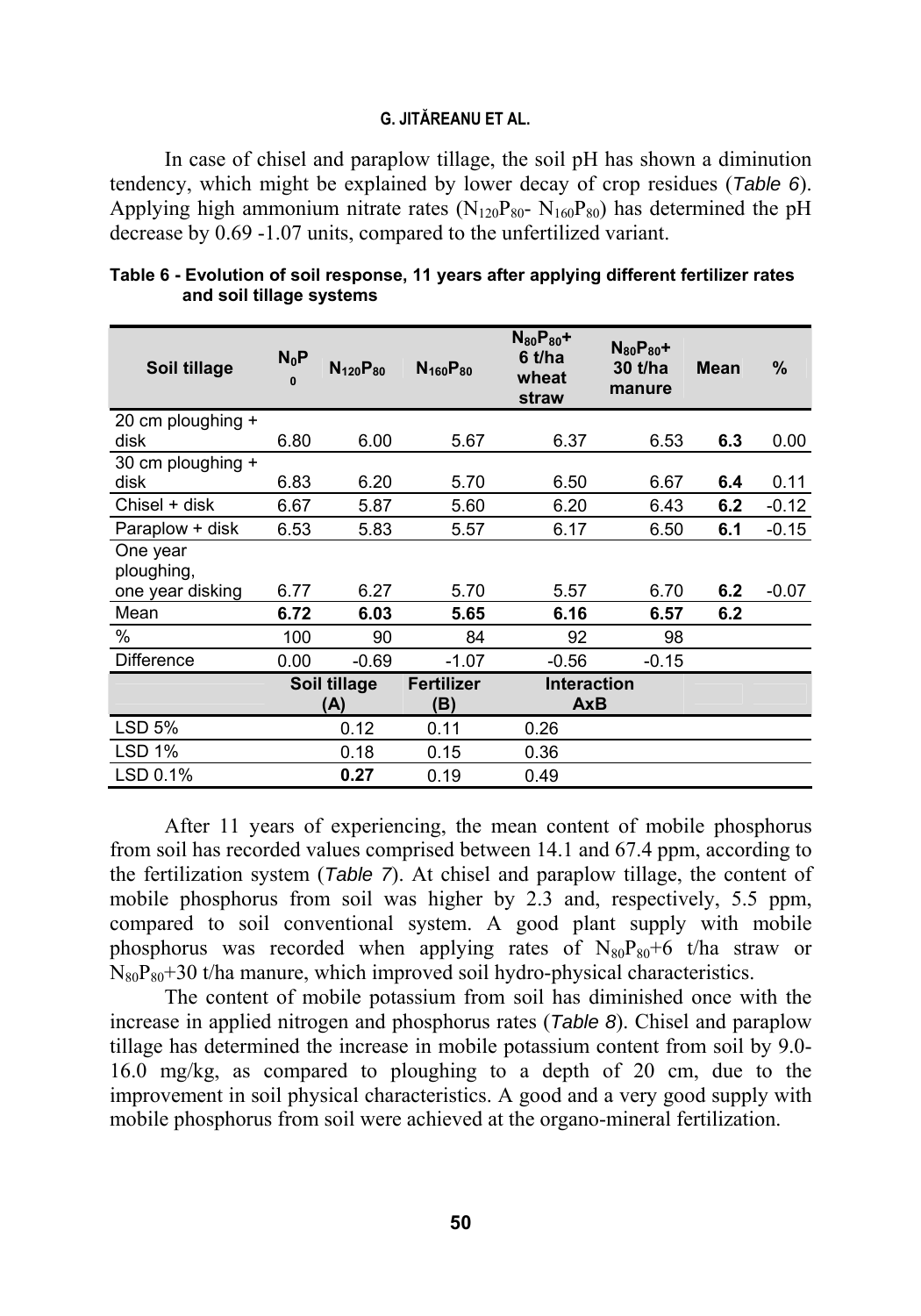| Soil tillage           |                     | $N_0P_0$ $N_{120}P_{80}$ | $N_{160}P_{80}$          | $N_{80}P_{80}+$<br>6 t/ha<br>wheat<br>straw | $N_{80}P_{80}$<br>+30 t/ha Mean<br>manure |      | $\%$ | Differ.<br>kg/ha |
|------------------------|---------------------|--------------------------|--------------------------|---------------------------------------------|-------------------------------------------|------|------|------------------|
| 20 cm ploughing + disk | 12.0                | 51.3                     | 50.0                     | 51.3                                        | 69.0                                      | 46.7 | 100  | 0.0              |
| 30 cm ploughing + disk | 11.3                | 49.3                     | 50.0                     | 47.3                                        | 65.3                                      | 44.7 | 96   | $-2.1$           |
| Chisel + disk          | 18.3                | 60.0                     | 56.7                     | 57.3                                        | 69.0                                      | 52.3 | 112  | 5.5              |
| Paraplow + disk        | 17.0                | 53.3                     | 51.3                     | 56.0                                        | 67.7                                      | 49.1 | 105  | 2.3              |
| One year ploughing,    |                     |                          |                          |                                             |                                           |      |      |                  |
| one year disking       | 12.0                | 47.3                     | 48.0                     | 51.3                                        | 66.0                                      | 44.9 | 96   | $-1.8$           |
| Mean                   | 14.1                | 52.3                     | 51.2                     | 52.7                                        | 67.4                                      | 47.5 |      |                  |
| Difference             | 0.00                | 38.13                    | 37.07                    | 38.53                                       | 53.27                                     |      |      |                  |
|                        | Soil tillage<br>(A) |                          | <b>Fertilizer</b><br>(B) |                                             | <b>Interaction</b><br>AxB                 |      |      |                  |
| <b>LSD 5%</b>          |                     | 2.2                      | 2.2                      | 5.1                                         |                                           |      |      |                  |
| <b>LSD 1%</b>          |                     | 3.2                      | 3.0                      | 7.0                                         |                                           |      |      |                  |
| LSD 0.1%               |                     | 4.8                      | 3.9                      | 9.6                                         |                                           |      |      |                  |

### **Table 7 - Mobile phosphorus content from soil (0-20 cm) at different soil tillage and fertilization systems (parts per million)**

### **Table 8 - Mobile potassium content from soil (0-20 cm) at different soil tillage and fertilization systems (parts per million)**

| Soil tillage           |                     | $N_0P_0$ $N_{120}P_{80}$ | $N_{160}P_{80}$          | $N_{80}P_{80}+$<br>6 t/ha<br>wheat<br>straw | $N_{80}P_{80}+$<br>$30$ t/ha<br>manure | <b>Mean</b> | $\%$ | Differ.<br>kg/ha |
|------------------------|---------------------|--------------------------|--------------------------|---------------------------------------------|----------------------------------------|-------------|------|------------------|
| 20 cm ploughing + disk | 229                 | 219                      | 220                      | 236                                         | 250                                    | 231         | 100  | 0                |
| 30 cm ploughing + disk | 232                 | 222                      | 222                      | 241                                         | 249                                    | 233         | 101  | 3                |
| Chisel + disk          | 252                 | 236                      | 228                      | 252                                         | 263                                    | 246         | 107  | 16               |
| Paraplow + disk        | 244                 | 231                      | 223                      | 247                                         | 255                                    | 240         | 104  | 9                |
| One year ploughing,    |                     |                          |                          |                                             |                                        |             |      |                  |
| one year disking       | 225                 | 217                      | 217                      | 231                                         | 246                                    | 227         | 98   | -4               |
| Mean                   | 237                 | 225                      | 222                      | 241                                         | 252                                    | 235         |      |                  |
| %                      | 100                 | 95                       | 94                       | 102                                         | 107                                    |             |      |                  |
| <b>Difference</b>      | 0.00                | $-11.73$                 | $-14.80$                 | 4.73                                        | 15.80                                  |             |      |                  |
|                        | Soil tillage<br>(A) |                          | <b>Fertilizer</b><br>(B) | Interaction<br><b>AxB</b>                   |                                        |             |      |                  |
| <b>LSD 5%</b>          |                     | 5                        | 4                        | 10                                          |                                        |             |      |                  |
| <b>LSD 1%</b>          |                     | 8                        | 6                        | 14                                          |                                        |             |      |                  |
| LSD 0.1%               |                     | 11                       | 8                        | 19                                          |                                        |             |      |                  |

The content of organic carbon in the shallow layer (0-20 cm) had values comprised between 18.09 and 19.73 g/kg at the fertilization with  $N_{120}$  + 80 kg/ha  $P_2O_5$  and, respectively,  $N_{80}P_{80}+30$  t/ha manure (*Table 9*). At chisel and paraplow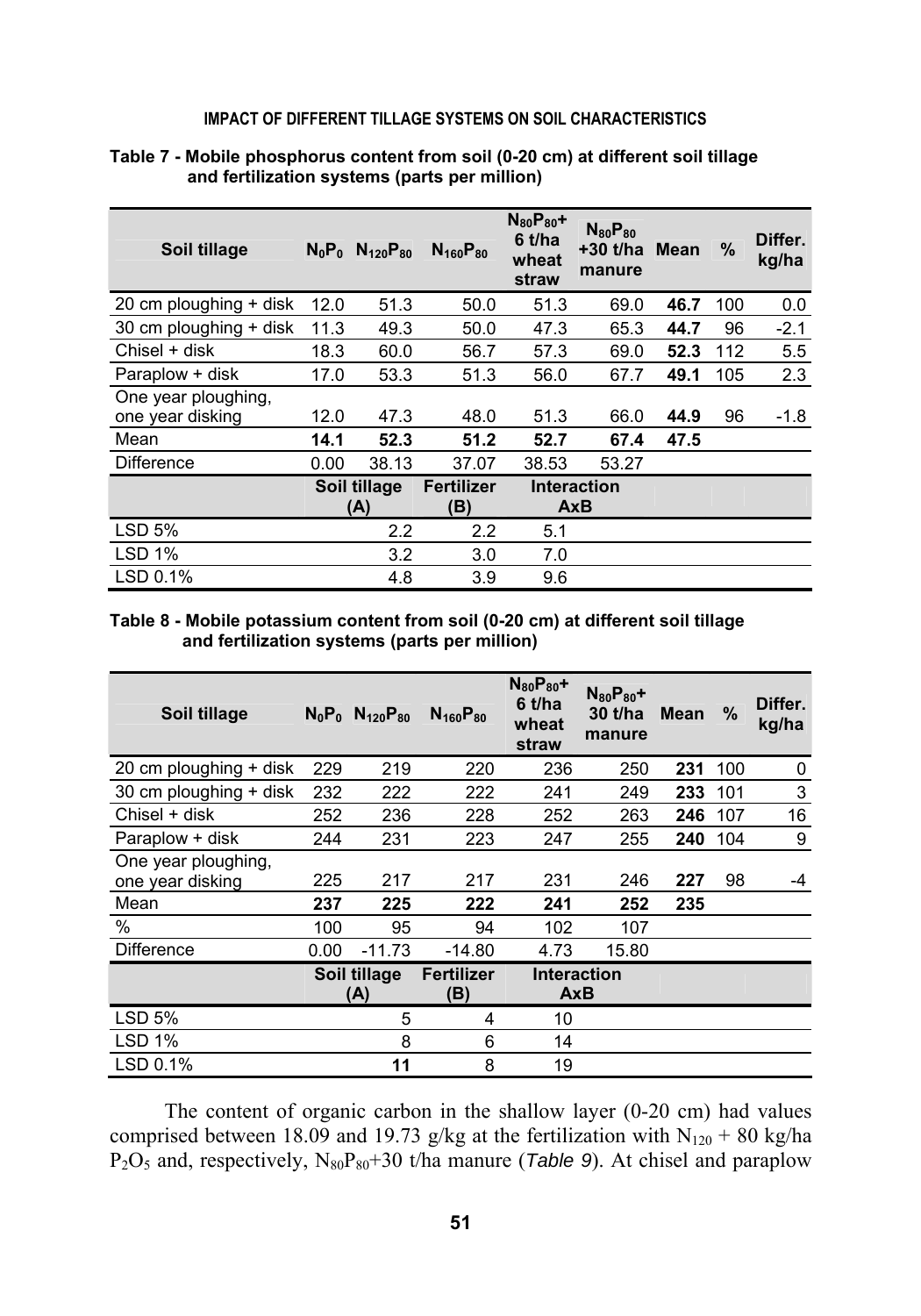tillage, the content of organic carbon from soil was higher by  $0.33 -0.38$  g/kg, compared with ploughing to a depth of 20 cm. Applying for 11 years moderate mineral fertilizer rates ( $N_{80}P_{80}$ ), together with 6 t/ha wheat straw, has resulted in increasing the organic carbon from soil by 1.82 g/kg, compared to the unfertilized variant. The highest content of organic carbon was found at the rate  $N_{80}P_{80}+30$ t/ha manure, where it increased by 2.69 g/kg, compared to the unfertilized control.

| Soil tillage           | $N_0P_0$ | $N_{120}P_{80}$ | $N_{160}P_{80}$   | $N_{80}P_{80}$<br>+6 t/ha<br>wheat<br>straw | $N_{80}P_{80}$<br>+30 t/ha<br>manure | <b>Mean</b> | $\%$ | Differ.<br>kg/ha |
|------------------------|----------|-----------------|-------------------|---------------------------------------------|--------------------------------------|-------------|------|------------------|
| 20 cm ploughing + disk | 16.87    | 18.13           | 18.40             | 18.87                                       | 19.87                                | 18.43       | 100  | 0.000            |
| 30 cm ploughing + disk | 16.70    | 17.90           | 18.07             | 18.63                                       | 19.63                                | 18.19       | 99   | 0.013            |
| Chisel + disk          | 17.57    | 18.47           | 18.43             | 19.13                                       | 20.00                                | 18.72       | 102  | 0.380            |
| Paraplow + disk        | 17.33    | 18.07           | 18.37             | 19.03                                       | 19.73                                | 18.51       | 100  | 0.327            |
| One year ploughing,    |          |                 |                   |                                             |                                      |             |      |                  |
| one year disking       | 16.73    | 17.87           | 18.17             | 18.63                                       | 19.43                                | 18.17       | 99   | $-0.327$         |
| Mean                   | 17.04    | 18.09           | 18.29             | 18.86                                       | 19.73                                | 18.40       |      |                  |
| %                      | 100      | 106             | 107               | 111                                         | 116                                  |             |      |                  |
| <b>Difference</b>      | 0.00     | 1.05            | 1.25              | 1.82                                        | 2.69                                 |             |      |                  |
|                        |          | Soil tillage    | <b>Fertilizer</b> |                                             | <b>Interaction</b>                   |             |      |                  |
|                        |          | (A)             | (B)               |                                             | <b>AxB</b>                           |             |      |                  |
| <b>LSD 5%</b>          |          | 0.164           | 0.156             | 0.361                                       |                                      |             |      |                  |
| <b>LSD 1%</b>          |          | 0.239           | 0.209             | 0.497                                       |                                      |             |      |                  |
| LSD 0.1%               |          | 0.359           | 0.275             | 0.685                                       |                                      |             |      |                  |

**Table 9 - Evolution of the organic carbon content from soil, 11 years after applying different fertilizer rates and soil tillage systems (g/kg)** 

# **CONCLUSIONS**

Soil preparation without furrow inverting has resulted in improving soil physical and hydro-physical characteristics and allowed a better valorisation of technological factors and, especially, of fertilizers  $(N_{160} + 80 \text{ kg/ha P}_2O_5)$  in wheat and maize, and  $N_{60}$ +60 kg/ha  $P_2O_5$  in soybean), which determined greater yield increases by 87 % (1703 kg/ha) in wheat, by 91% (2750 kg/ha) in maize and by 77% (1127 kg/ha) in soybean, compared to the unfertilized control.

In case of the tillage system with chisel and paraplow, the mean yields obtained in the last 10 years were lower only by 2-5% (53-145 kg/ha) in wheat, by 4-5% (202-282 kg/ha) in maize and by 4-8% (106-206 kg/ha) in soybean, in comparison with ploughing to a depth of 20 cm.

At soil tillage with chisel  $+$  disk in maize crop, the percent of hydrostable aggregates from soil, at depth of 0-30 cm was by 15% higher, in comparison with ploughing to a depth of 20 cm.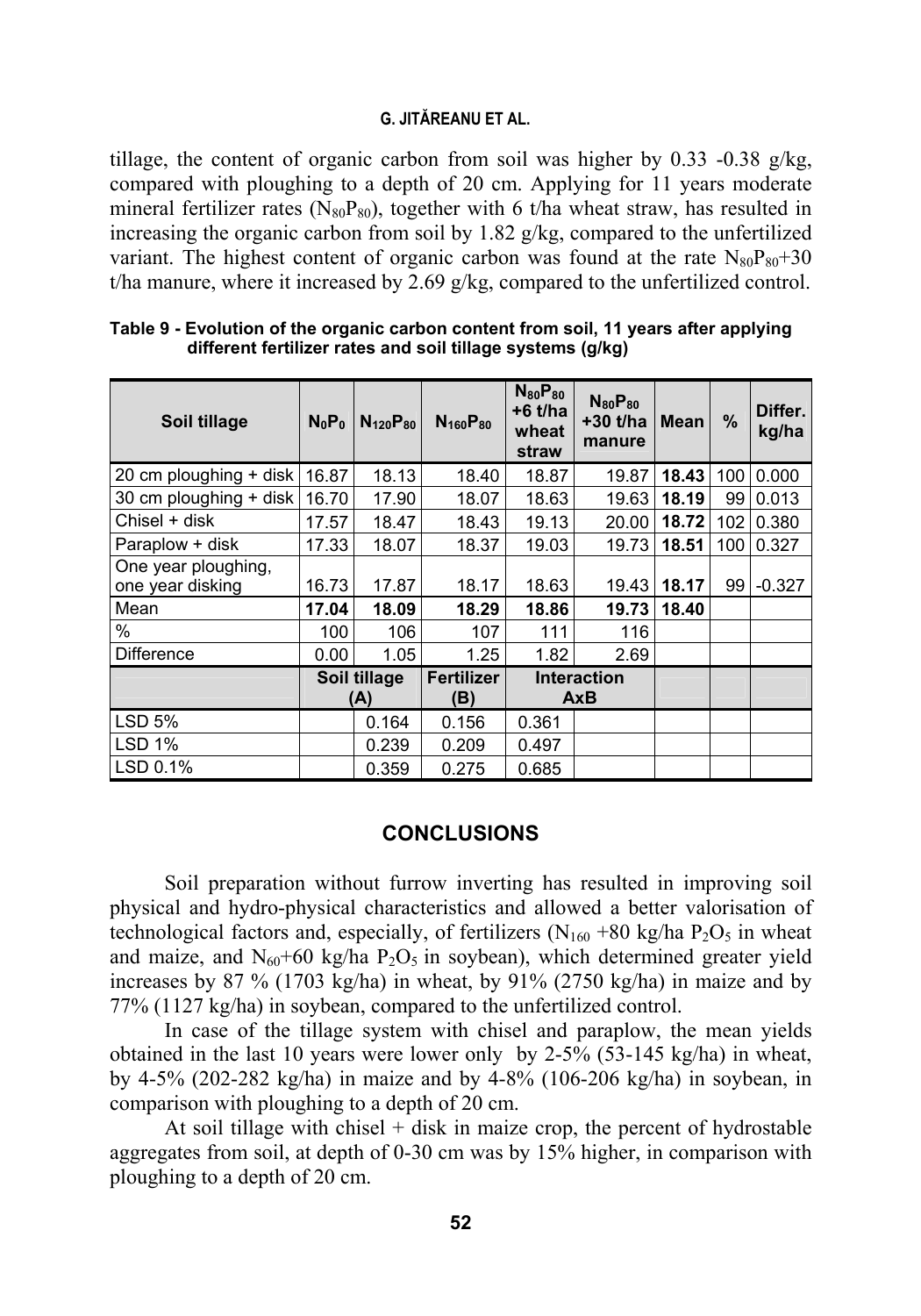Soil tillage with chisel and paraplow determined the increase by 5.5 mg/kg (12%) and 16.0 mg/kg (7.0%), respectively, in mobile phosphorus and potassium content from soil, in comparison with ploughing to a depth of 20 cm, due to improved soil physical characteristics.

At chisel and paraplow tillage, the content of organic carbon from soil was higher by 0.33-0.38 g/kg, in comparison with ploughing to a depth of 20 cm.

Applying moderate rates of mineral fertilizers  $(N_{80}P_{80})$ , together with 6 t/ha wheat straw or 30 t/ha manure, has determined, 11 years after using chisel, the increase in organic carbon content from soil by 1.56 and, respectively, 2.43 g/kg.

In soybean- wheat – maize rotation, the content of organic carbon from soil has increased after 11 years by 1.82 g/kg at rates of  $N_{80}P_{80}+6$  t/ha wheat straw and by 2.69 g/kg at rates of  $N_{80}P_{80}+30$  t/ha manure, compared to the unfertilized control.

Soil tillage by chisel and disk allowed soil treatment under better conditions for wheat growing in dry autumns, which are very frequent in the area.

The obtained results made us assess that soil tillage system must be adjusted to plant requirements from crop rotation and to soil and climatic conditions of the area. Establishing the systems of soil tillage for the whole crop rotation (disking or chisel  $+$  disk in wheat, ploughing to a depth of 20 cm in soybean and ploughing to a depth of 25-28 cm in maize) resulted in a better valorisation of the other technological factors, water conservation, maintaining soil physical condition and reduction, on the entire rotation cycle, of the fuel consumption.

### **REFERENCES**

- **Angers, D.A., Bolinder, M.A., Carter, M.R., Gregorich, E.G., Drury, C.F., Liang, B.C., Voroney, R.P., Simard, R.R., Donald, R.G., Beyaert, R.P. and Martel, J., 1997** - *Impact of tillage practices on organic carbon and nitrogen storage in cool, humid soils of eastern Canada.* Soil Tillage Res. 41, 191-201
- **Børresen, T., Njøs, A., 1993** *Ploughing and rotary cultivation for cereal production in a long-term experiment on a clay soil in southeastern Norway. 1. Soil properties.* Soil Tillage Res. 28, 97–108
- **Franzluebbers Alan J. 2006** - *Stratification of Soil Organic Matter and Potential Impact on Water Runoff Quality,* International Soil Tillage Research Organization 17th Triennial Conference - Kiel, Germany 730- 735
- **Franzluebbers, A.J. and Arshad, M.A.,1996** *Soil organic matter pools with conventional and zero tillage in a cold, semiarid climate.* Soil Tillage Res. 39, 1-11
- **Guş P, Rusu T., Bogdan Ileana, 2006** *Implications of Minimum Tillage Systems on Sustainability of Agricultural Production*, Advances in Geoecology, 38, CATENA Verlag, Reiskirchen, Germany, 546 - 549, ISBN 3-923381-52-2, US ISBN 1-59326- 246-9, International Soil Tillage Research Organisation 17th Triennial Conference - Kiel, Germany
- **Jităreanu G., Ailincăi C., and Bucur D., 2007** *Soil fertility management in North-East Romania*, Journal of Food, Agriculture & Environment Vol.5 (3&4) : 3 4 9 - 3 5 3 . 2 0 0 7 www.world-food.net